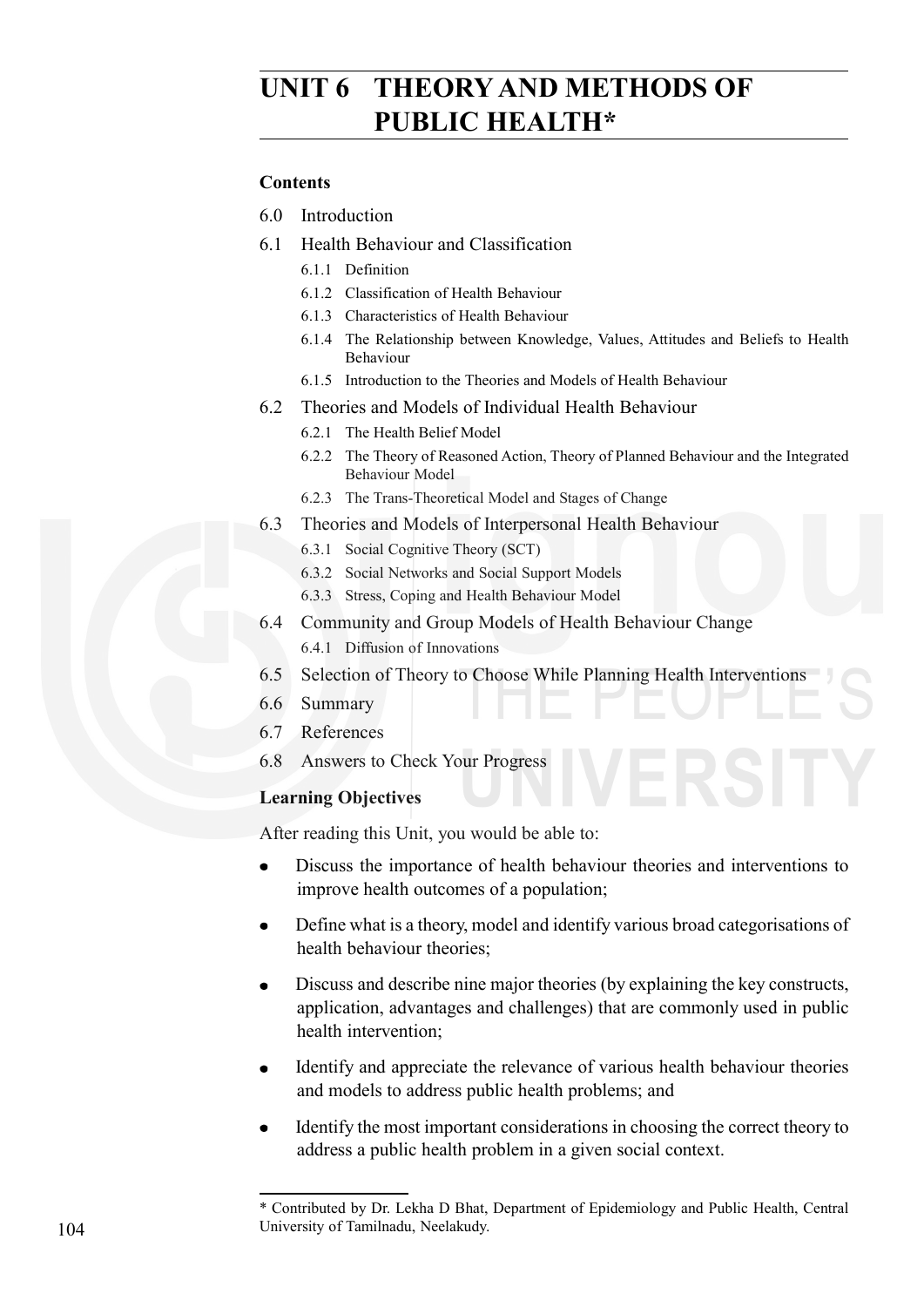# **Theory and Methods of 6.0 INTRODUCTION Public Health**

105

Public health uses various methods and approaches to address public health issues. Health behaviour modification, health promotion, outbreak investigation, health research etc., are the important components of public health methods and strategies.

The unit specifically deals with health behaviour theories and how these theories can be used to improve health status of a population. The most frequent causes of death worldwide are chronic non-communicable diseases that include heart diseases, lung diseases and cancer (Yach et al 2004). Behavioural factors like tobacco use, diet, alcohol consumption and avoidable injuries are among the prominent contributors to this mortality (Schroeder 2007). At the same time, in many parts of the world, including India, infectious diseases continue to pose grim threats; malaria, diarrheal diseases, Tuberculosis, HIV/AIDS are major threats to the poorest people around the world (PLoS Medicine Editors 2007). Both communicable (infectious) and non-communicable disease burden can be influenced by changing the important and crucial health behaviour of the people. Positive changes in a person's health behaviour would help to bring down substantial suffering, premature mortality and medical costs. Reports and policy documents of Government of India emphasises on health education and promotion as one among the strategy to combat health problems. To promote health education and health promotion, first, we need to develop understanding about health behaviour, various theories, its applicability and its limitations.

# **6.1 HEALTH BEHAVIOUR AND CLASSIFICATION**

In the simplest sense, health behaviour includes any activity undertaken for the purpose of preventing disease or detecting disease or for improving health and well being.

### **6.1.1 Definition**

Gochman (1997) defined health behaviour as those personal attributes such as beliefs, expectations, motives, values, perceptions and other cognitive elements; personality characteristics, including affective and emotional states and traits; and overt behaviour patterns, actions and habits that relate to health maintenance to health restoration and to health improvement. In the broadest sense health behaviour refers to the actions of individuals, groups and organisations, as well as their determinants, correlates and consequences, including social change, policy development and implementation, improved coping skills and enhanced quality of life (Parkerson and others 1993).

### **Box 6.1: Some Examples of Key Health Behaviours**

- 1) A man avoids smoking to bring down risk of lung cancer.
- 2) An adolescent does daily exercise to remain physically fit.
- 3) A middle-aged woman following a correct diet to control thyroid.
- 4) An elderly woman doing appropriate health screening as per the age.
- 5) A commercial sex worker ensures protected sexual behaviour/acts to avoid the risk of HIV/AIDS and other sexually transmitted infections.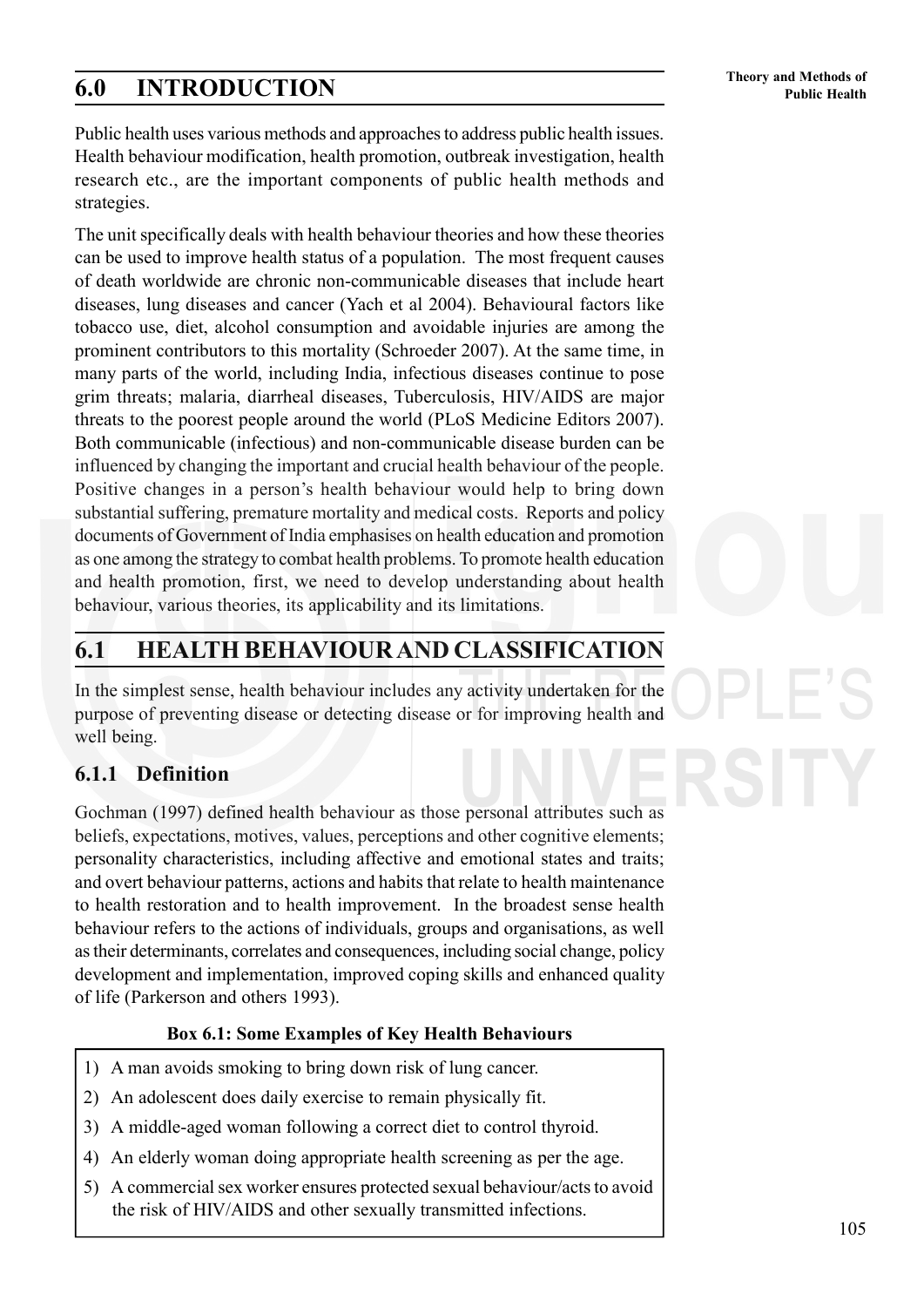### **6.1.2 Classification of Health Behaviour**

Kasl and Cobb (1966) discuss about three categories of health behaviour. They are:

- a) Preventive health behaviour: Any activity undertaken by an individual who believes himself (herself) to be healthy, for the purpose of preventing or detecting an illness in an early state (example — a mother getting her daughter immunised against cervical cancer as a preventive measure) or a simpler example of vaccinating children against an array of diseases in childhood (diphtheria, measles, whooping cough, Tuberculosis, encephalitis, small pox, etc.) In the present context of COVID 19, to prevent this disease, we are directed to cover face with mask, maintain social distancing and wash hands frequently. This is an example of preventive health behaviour.
- b) Illness behaviour: Any activity undertaken by an individual who perceives himself/ herself to be ill, to define the state of health and discover a suitable remedy (example — a person consulting a doctor with the fever taking it as a symptom of tuberculosis and acting as per the instructions of doctor to undergo further diagnosis).
- c) Sick role behaviour: Any activity undertaken by an individual who considers himself/ herself to be ill, for the purpose of getting well (example — a doctor prescribing drugs and bed rest after being diagnosed with viral fever and the patient follows it).

#### **Check Your Progress**

1) Define Health behaviour. Differentiate between different types of health behaviours.

.................................................................................................................

.................................................................................................................

.................................................................................................................

.................................................................................................................

### **6.1.3 Characteristics of Health Behaviour**

.................................................................................................................

Health Behaviour is complex in nature. This is because it is influenced by beliefs, environment and emotional state/ traits. Further, health behaviour is strongly influenced by psychological, cultural, social and environmental factors.

The second feature of health behaviour is its dynamic nature. That means, along with time, place, age, social-physical environment it undergoes changes and alterations. For example, a person does not smoke when he or she is in home where he or she will be judged, but smokes when he or she moves out to the city for a job.

Next, health behaviour is considered as a process, rather than discrete entity or fixed trait. As time and circumstances changes it will evolve. For example, a person does not become addicted to alcohol suddenly. But it is a gradual process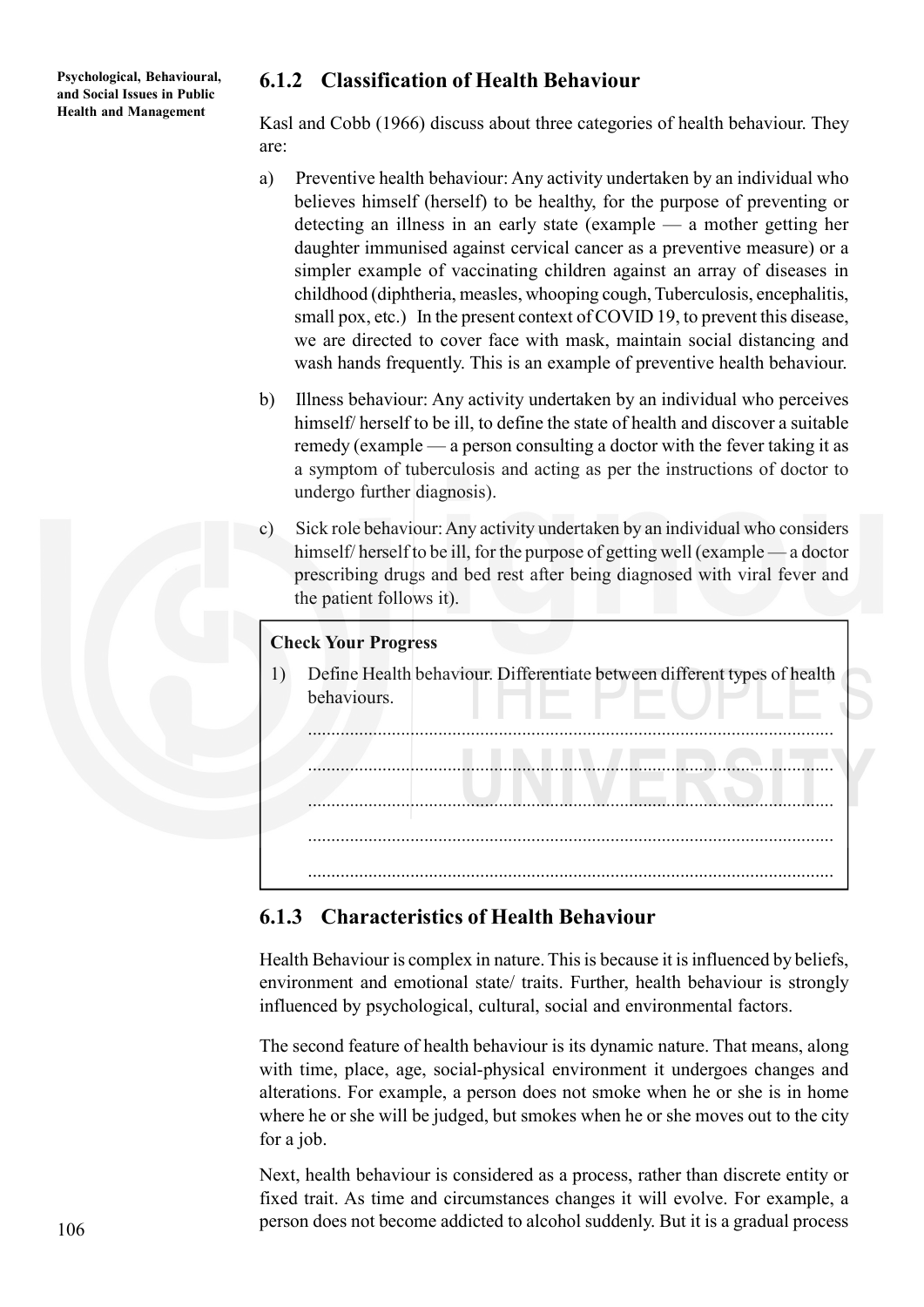**Public Health** whereby he or she is introduced to alcohol, slowly increase its consumption due<br>**Public Health** to various reasons and gradually reaches the state of addiction.

Finally, any health behaviour is motivated by a stimulus. This means, any health behaviour, to occur needs a trigger and this trigger leads to its manifestation or happening.

### **6.1.4 The Relationship Between Knowledge, Values, Attitudes and Beliefs to Health Behaviour**

As we already discussed, any health behaviour is shaped by four factorsknowledge, attitudes, beliefs and values. Having appropriate or correct knowledge is one important prerequisite of developing health behaviour. It refers to the knowledge people have about health-related issues. Individuals are not always knowledgeable about the good or bad outcomes of health behaviour. But, imparting correct knowledge alone will not always guarantee changes in an individual's behaviour. This is because change of knowledge into action is dependent on a wide range of internal and external factors, which includes attitude beliefs and values.

Values are acquired through socialization and are those emotionally charged beliefs which make up what a person thinks are important. A belief represents the information a person has about an object or action. It links the object to some attribute. Attitudes are value-ladened social judgments which possess a strong evaluative component. Sometimes, people do not follow a good healthy behaviour despite having correct knowledge. This knowledge-action gap can be explained by attitudes and values that he or she upholds.

For example, in India most adults who smoke, are aware of the hazards of smoking, but continue to smoke. This is because either their attitude, value or belief is having more influence on the behaviour than the knowledge component.

#### **Implication**

When the health intervention strategies are planned the first and foremost thing is imparting correct knowledge. The intervention should also focus on factors like beliefs, attitudes and values to bring the desired change in the subject.

### **6.1.5 Introduction to the Theories and Models of Health Behaviour**

Theories and models of human behaviour originate from all disciplines of social sciences. Disciplines like Anthropology, Psychology and Sociology offer considerable insight especially in relation to the factors such as habits and rituals having an impact on health.

#### **Theories of behaviour change***?*

A theory is a set of interrelated concepts, definitions and propositions that present a systematic view of events or situations by specifying relations among variables, in order to explain and predict the events or situations. The notion of generality (broad application) is important as is the testability (Kerlinger, 1986).

107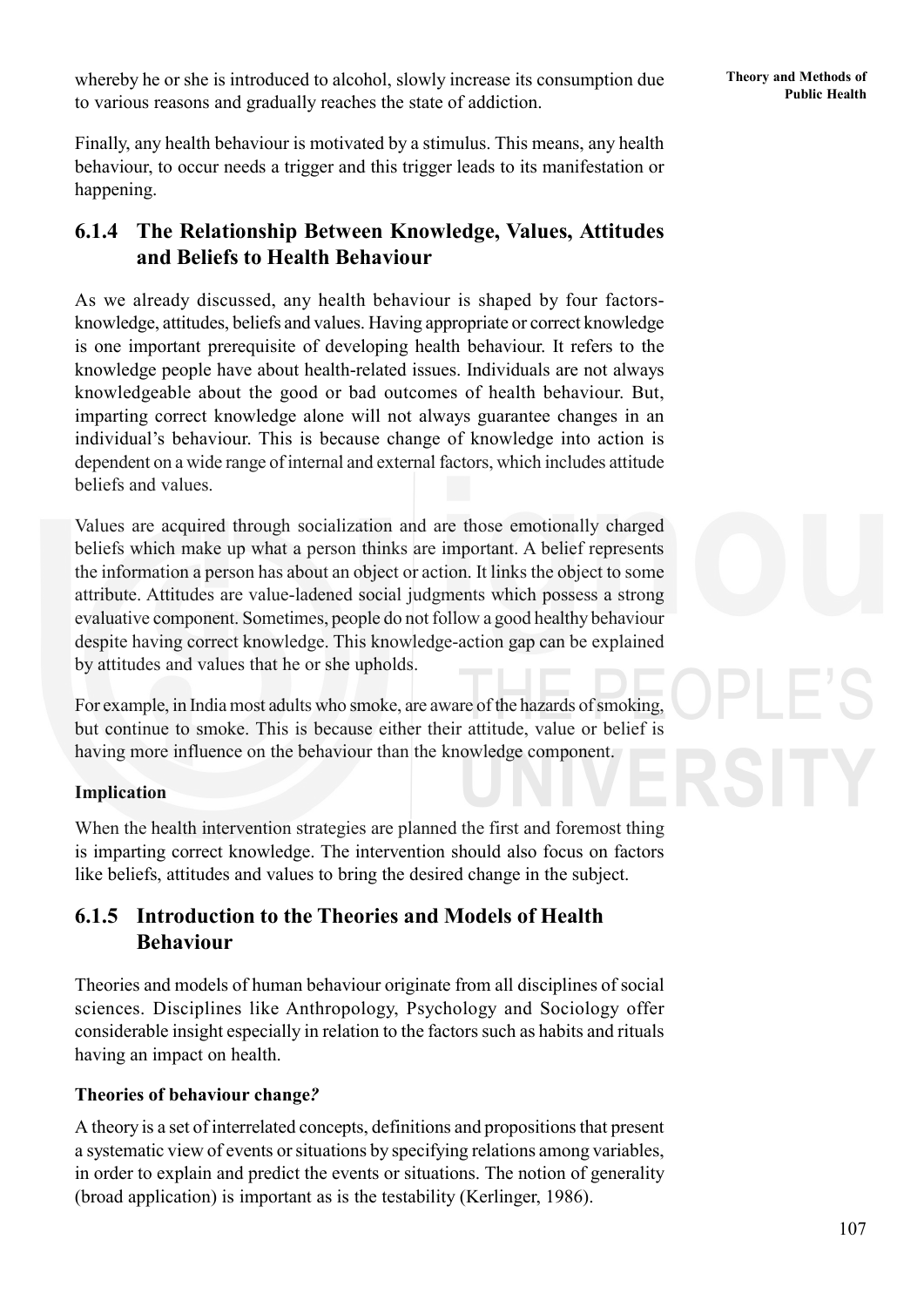Theories of behaviour change are comprehensive answers to the question "why does behaviour change". They incorporate a variety of constructs, interventions and methods to explain relationships or causes that influence behaviour (Michie et al 2008).

#### **Broad Classification**

Different theories of health behaviour emphasise and focus on different aspects. Based on the way health behaviour is conceptualised or defined the theories can be broadly divided into three categories.

#### a) **Theories of Individual Behaviour and Behaviour Change**

A wide range of health professionals focus all or most of their efforts on changing the health behaviour of individuals. The primary focus is on the *individual.* These theories consider the behaviour as an outcome of competing influences balanced and decided upon by the individual. 'Health Belief Model', 'The Theory of Reasoned Action' and 'The Theory of Planned Behaviour' are some examples of theories that focus on the individual himself or herself.

#### b) **Theories and Models of Interpersonal Health Behaviour**

These models emphasise that the interpersonal interactions influence the individual's cognitions, beliefs and behaviours. Other people influence our behaviour by sharing their thoughts/ ideas/ feelings and by providing emotional and social support. Social Cognitive Theory, Community level theories are some popular and widely accepted theories in this category. Diffusion of Innovation theory is an example of community level theory. Unlike the theories of individual behaviour, the second category of theories shifts the focus from *individual to the behaviour itself.* These theories also stress upon relationship between behaviour and the individual and social/ physical environment.

#### c) **Theories and Models that Focus on Behaviour as an Outcome**

The third set of theories focus on *behaviour as an outcome* of complex inter-relationships and shared social practices. In these theories, environment and object both become active in the production of particular behaviour. 'Social Practice Theory' is the most cited example.

# **6.2 THEORIES AND MODELS OF INDIVIDUAL HEALTH BEHAVIOUR**

During 1940-50s, research focused on how individuals make decisions about health and what determines health behaviour. In 1950s in the USA American Psychological Association studied why individuals did or did not participate in screening programme for TB. This work led to the development of health belief model. In the last twenty years value expectancy theories were proposed that include both the Health Belief Model and the theory of Planned Behaviour and the Theory of reasoned Action. The Trans theoretical Model also known as Stages of Change model grew initially from the work of Prochaska, Diclemente and their team of researchers during the period 1970-90.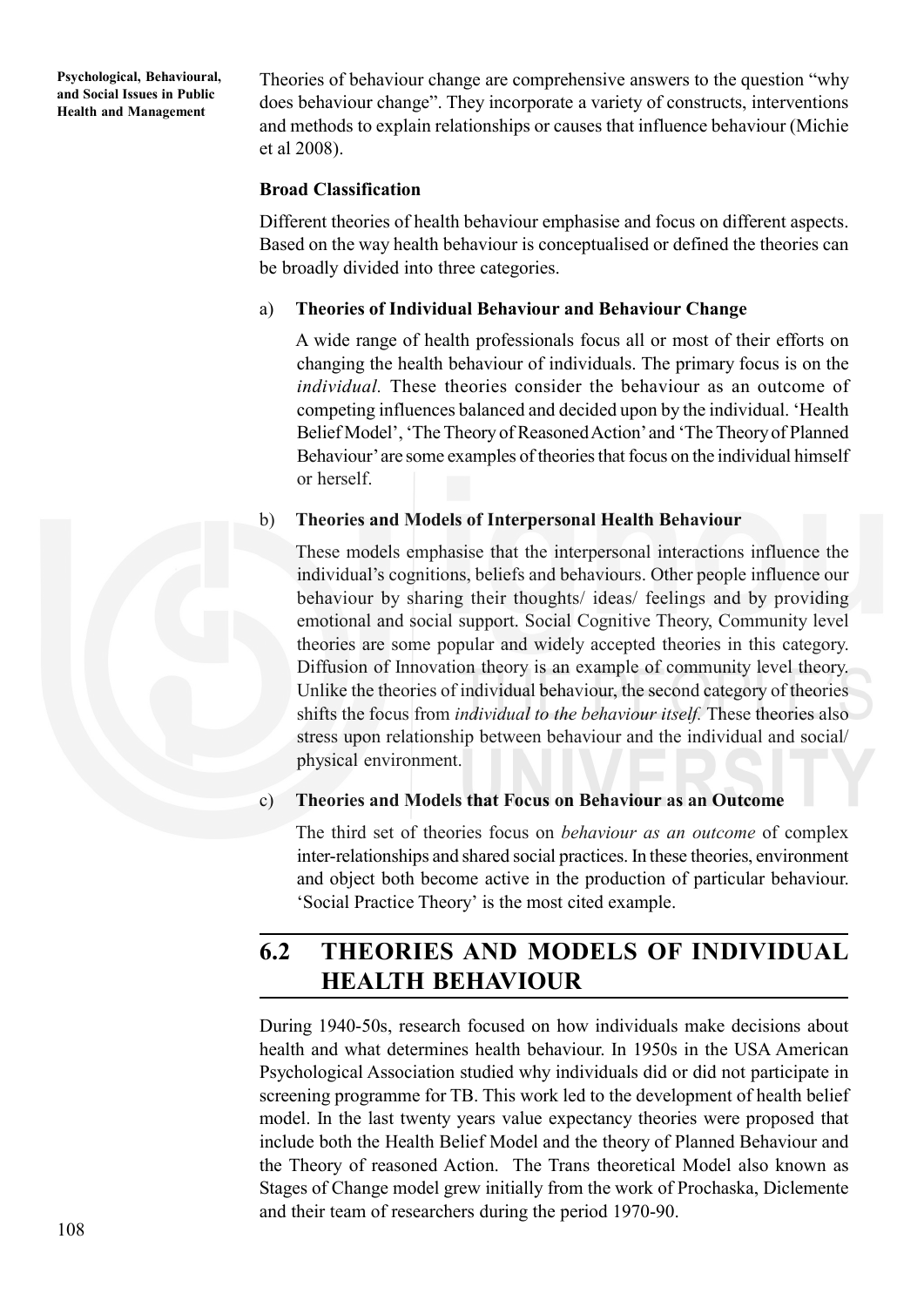### **6.2.1 The Health Belief Model**

Health Belief Model explains people's beliefs about the severity of a disease and their susceptibility to it. This belief will influence their willingness to take a preventive action. Example: a group of social psychologists trying to explain why people do not use health services like immunisation though it is provided free of cost and is accessible. Health Belief model, proposed by Rosenstock and Becker in 1974, considers behaviour as an outcome of perceived susceptibility, perceived severity, perceived barriers, perceived benefits, cues to action and selfefficacy. Box 6.2 explains these constructs in detail and Figure 6.1 narrates the relationship between these constructs. The major advantage of this theory is that it is amongst the oldest theories that helped to understand health behaviour. Its simplicity enabled researchers to identify the reasons behind many health problems like why people do not adhere or accept public health programmes.

### **Box 6. 2: Major Constructs of Health Belief Model**

**Perceived susceptibility:** The degree to which a person feels at the risk of health problem.

**Perceived Severity:** The degree to which a person's belief that the consequences of health loss will be severe in terms of both health and societal consequences (like loss of job etc.).

Perceived susceptibility together with the perceived severity is called as Perceived Threat.

**Perceived Benefits:** The person's beliefs regarding the benefits provided he or she prevent or treat the disease on time.

**Perceived Barriers:** The negative aspects of a health action

**Self-Efficacy:** The conviction that one can successfully execute the behaviour required to produce the outcome (Bandura 1997)

**Cues to Action:** This triggers the actual adoption of a certain (preventive) behaviour. This might be an individual or an incident.



#### **Fig. 6. 1***:* **Depicting the relationship between various constructs of health belief model**

*(***Source:** Becker, M. H. & Maiman, L. A., (1975). Socio-behavioral determinants of compliance with health and medical care recommendations. Medical Care, 134(1), 10-24. Figure 1, p. 12.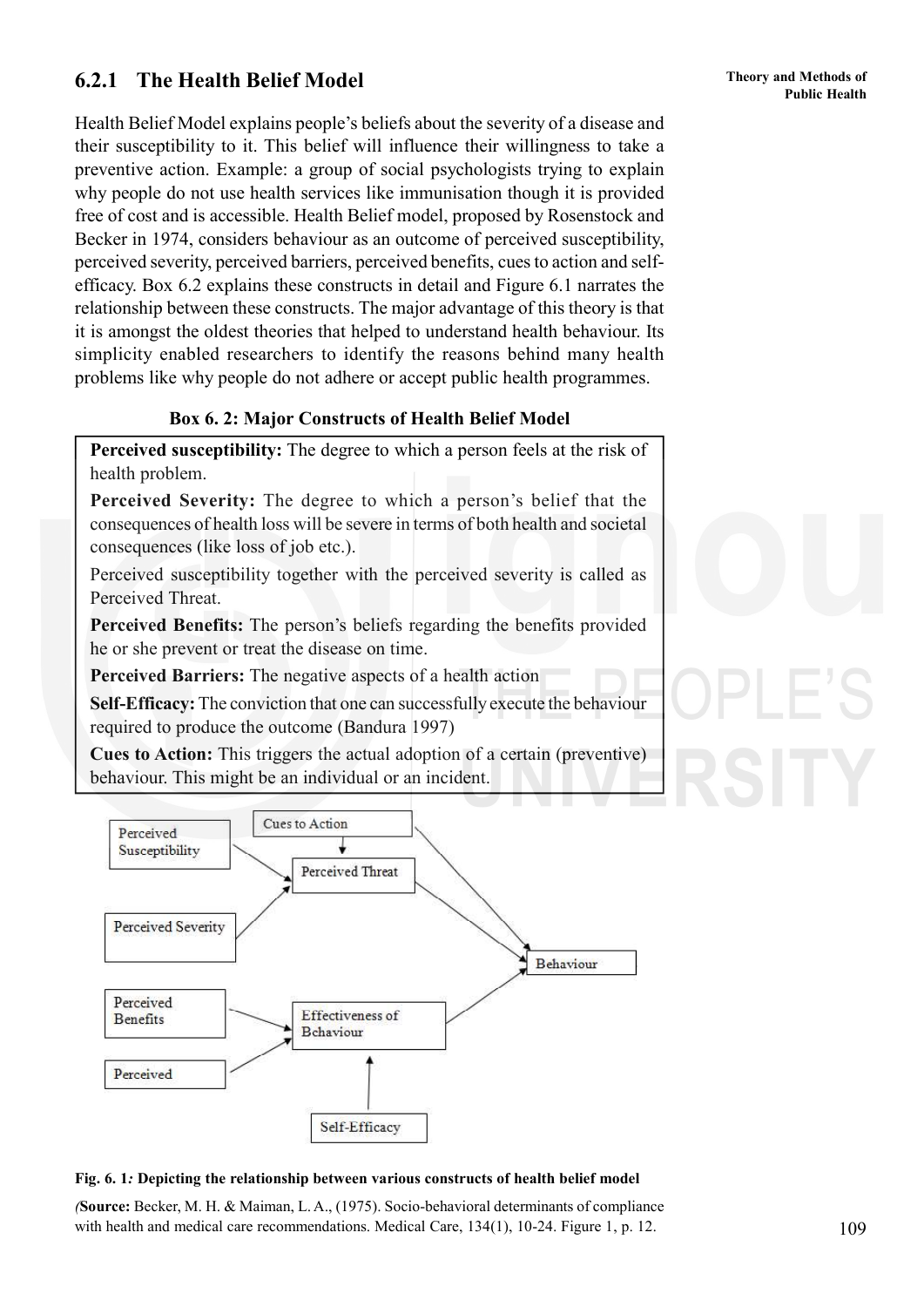Health Belief Model (HBM) in Breast Cancer Screening: HBM predicts that woman will be more likely to adhere to screening tests like mammography, if they feel perceived threat to breast cancer as high and perceived barriers (like expenditure, accessibility of service, fear) as low. Perceived benefits (like continuing in good health, advantages of early detection in increasing recovery chances) etc., should also be clearly explained. Self-efficacy of women also plays a major role in deciding the behaviour/ action. Cues to action can be a mass campaign exposure where women became suddenly conscious about the need to undergo a screening. When the perceived benefits are more than the perceived barriers the person will take the step and seek a mammography/ screening test.

Take the example of COVID 19. When the cases were initially reported from China the perceived threat in India was low; so, people did not take preventive steps like covering face with mask. However, as cases are reported in India or in own state/district people become more cautious as perceived risk is more. Government has announced that all COVID infected cases will be treated by Government hospitals; this is to bring down the perceived barrier level to low so that infected person will seek treatment and will cooperate to break the chain.

Researchers cite two major limitations about HBM which are: 1) This model is based on cognitive component and it completely ignores the emotional component of behaviour, 2) There is no major research done about "cues to action" construct and it's role is not clearly explored.

### **Check Your Progress**

2) Discuss Health Belief Model and its applicability in altering health behaviour of alcohol addict person.

................................................................................................................. ................................................................................................................. ................................................................................................................. ................................................................................................................. .................................................................................................................

### **6.2.2 The Theory of Reasoned Action, Theory of Planned Behaviour and the Integrated Behaviour Model**

The Theory of planned behaviour is the most widely cited and applied behaviour theory in the field of public health. It adopts a cognitive approach to explain behaviour that centres on individual attitudes and beliefs. The Theory of Planned Behaviour (TPB) is an extension of the Theory of Reasoned Action (TRA) which includes an additional construct called 'perceived control over the performance of behaviour'. The Theory of Planned Behaviour was proposed by Icek Ajzen in 1985) and later in 1986 Icek Ajzen and Madden refined it.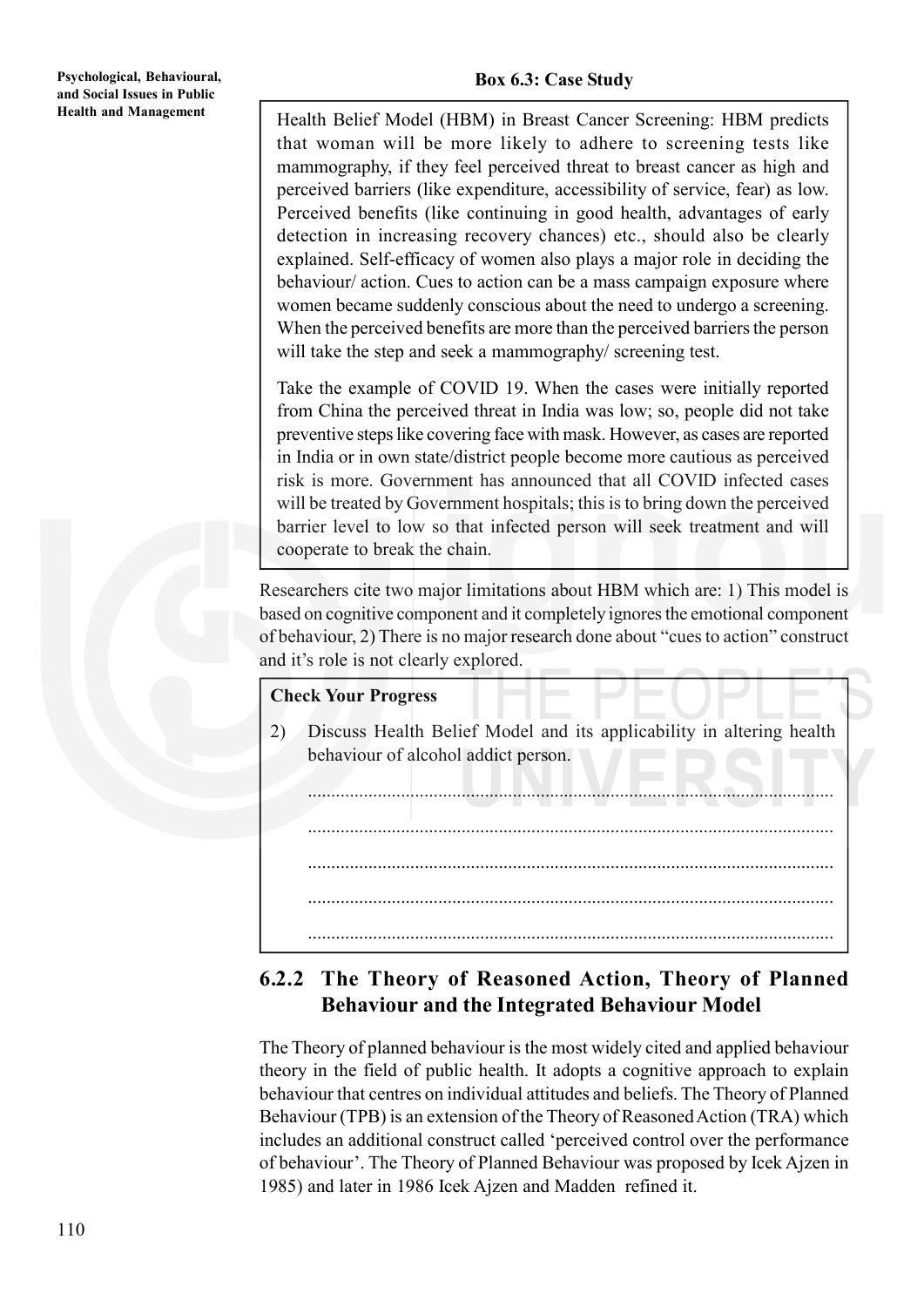In recent years a group of psychologists led by Fishbein have further expanded Theory and Methods of TRA and TPB to include more components from behaviour theories and have proposed the use of an Integrated Behaviour Model (IBM).

Theory of reasoned Action and the Theory of Planned Behaviour both argue that the best predictor of behaviour is *behavioural intention.* This behavioural intention is shaped by a) attitude towards the behaviour, and b) social-normative perceptions. TRA used these two constructs and later TPB added a third set of factors affecting intention as –*perceived behavioural control*. This is the perceived ease or difficulty with which the individual will be able to perform or carry out the behaviour.

How attitude towards behaviour is shaped? It is determined by the individual's beliefs about outcomes or attributes of performing behaviour. The health decisions are influenced by a person's view about that action and whether the significant others (like family and friends) would approve it.

These models are very useful to study why some people change health behaviour after health education programmes and why some others do not change. Figure 6.2 represents TRA and TPB thematically.

Key Constructs are:

The individual's attitude, or personal opinion, on whether a specific behaviour is good or bad, positive or negative, favourable or otherwise. The attitude must be specific, since this specificity will allow the prediction in the resulting behaviour.



\***Note:** Light area shows the TRA and the Entire figure shows TPB

#### **Fig. 6.2: Representing TRA and TPB**

(**Source:** Montano& Kazprzyk TRA , TPB and Integrated Model in the Book Health Behaviour and Health Education Theory, Research and Practice, Ed Glanz.K ,Rimer , B. And Viswanath K, Wiley Imprint , 2008,San Fransisco, pp.70 )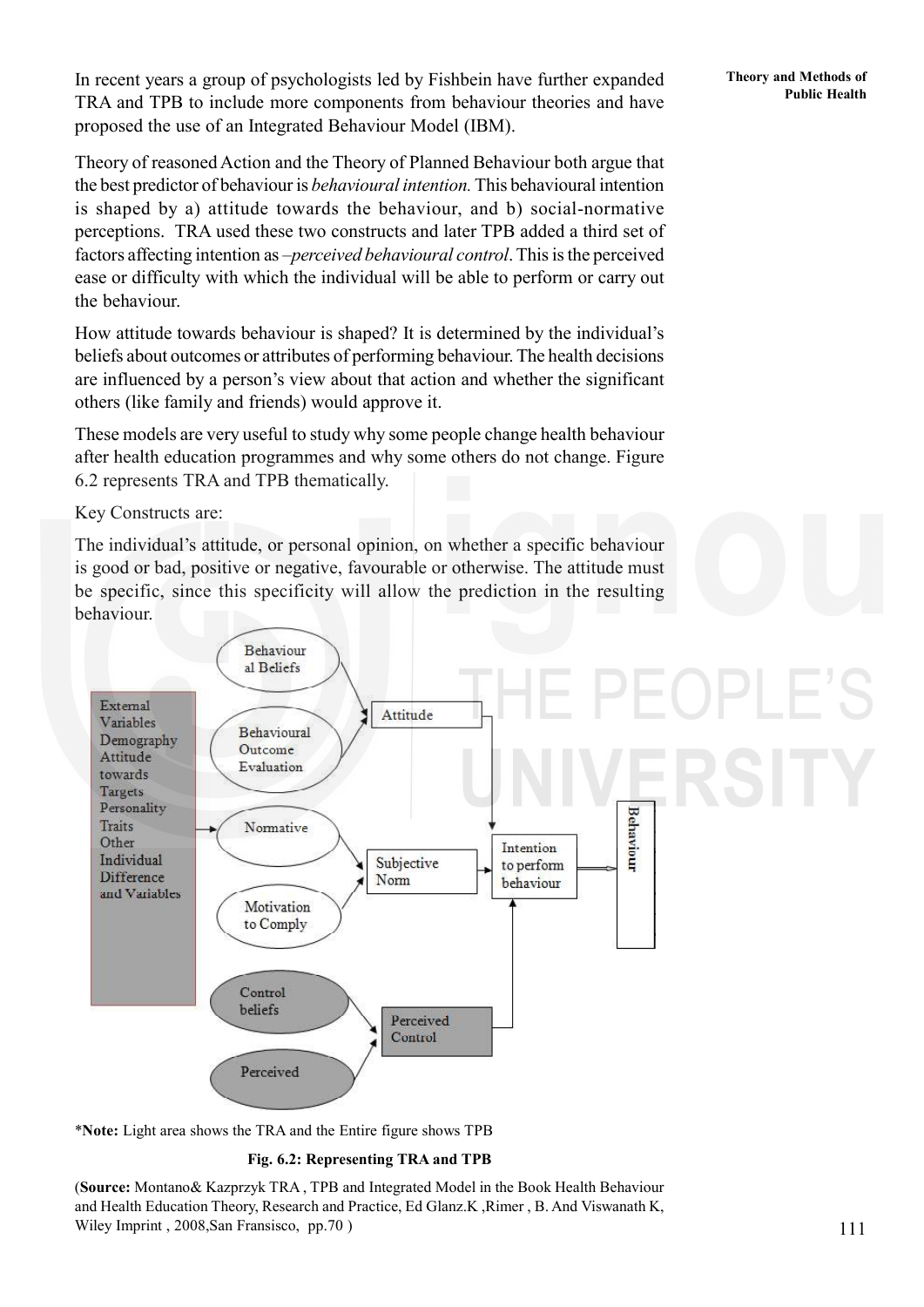The prevailing subjective norms, or the social pressure arising from other people's expectations, as seen from the individual's point of view. This, in turn, has two components:

The individual's normative beliefs, or what he perceives to be what other people want or expect; and

The individual's motivation, or need, to comply with what other people want or expect.

The perceived behavioural control of the individual, or his perception of his ability to perform a specific behaviour.

#### **An Integrated Behavioural Model**

This model integrates the constructs of the TRA and the TPB along with constructs from some other behavioural theories. Apart from the most important component of 'behavioural intention', the integrated model points out four other components that directly affect behaviour.

They are listed as follows:

- 1) Even if a person has a strong behavioural intention, he or she needs knowledge and skills to carry out that behaviour.
- 2) There should be no or few environment constraints.
- 3) Behaviour should be salient to a person.
- 4) Experience of performing the behaviour may make it habitual so that the intention becomes less important.

#### **Box 6.4: Case Study — Integrated Behavioural Model**

If a woman has a strong intention to get a mammogram, it is important to ensure that a) she has sufficient knowledge about health care system, b) No environment constraints like lack of transportation or limited clinic hours that prevent her from getting the tests done, c) for an action that is carried out at longer interval (example mammography is generally performed once in a year for screening purpose) the behaviour must also be made salient (cued) so that the woman will remember to carry out her behaviour intention.

### **6.2.3 The Trans-Theoretical Model and Stages of Change**

The Trans theoretical model also known as the Stages of Change (SoC) Model was first developed by James O Prochaska in 1978. This model was first developed based on health behaviour studies on smoking.

Assumptions:

- 1) Stages of behaviour Change: It's a cognitive model of health behaviour that divides individual between first categories that represent different "levels of motivational readiness". The behaviour change is a process that unfolds over time, with progress through a *series of six stages*. These six stages are (i) Pre-contemplation, (ii) Contemplation, (iii) Preparation, (iv) Action, (v) Maintenance, and (vi) Termination.
- 2) The Process of Change is important in SoC model. These are the covert and overt activities people use to progress through stages. (i) Consciousness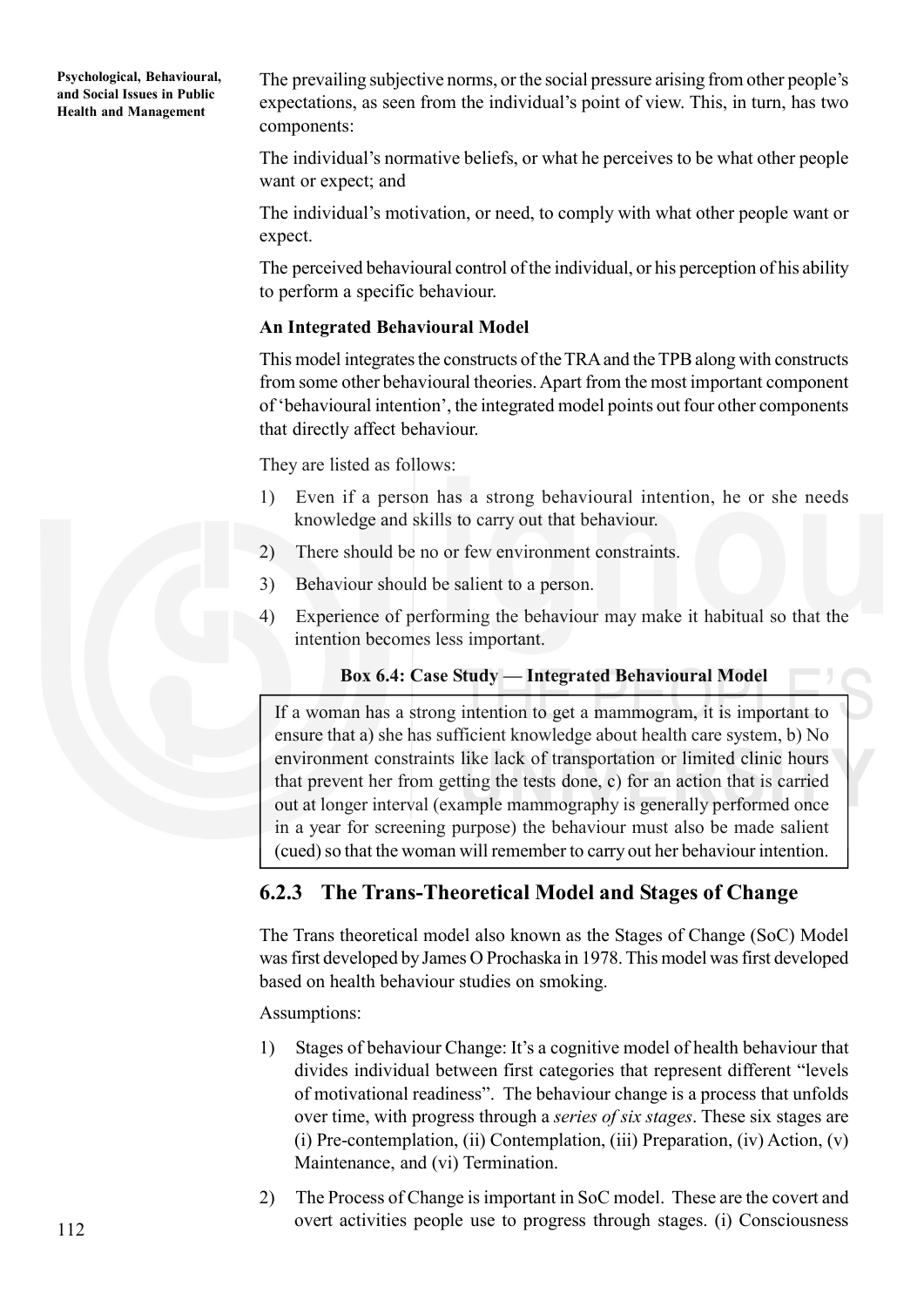**Public Health** raising, (ii) Dramatic relief (like media campaigning), (iii) Self-revaluation, **Theory and Methods of** Public Health (iv) Self-liberation, (v) Stimulus control are some of the important process of change.

- 3) Decisional Balance: An individual weigh the pros and cons of change systematically and logically before initiating a behaviour change. Selfefficacy is also the factor that decides the behaviour change. It is the situation specific confidence that the person has that he or she can cope with the situation without any relapse.
- 4) The individuals at the same stage should face similar problems and barriers and thus can be helped by the same type of intervention.
- 5) The movement or transition between these stages is driven by two key factors — self-efficacy and decisional balance.
- 6) Relapse: Moving backwards through the stages is common and acceptable.

The Trans-Theoretical Model is showing good results when applied for interventions like substance abuse control programmes. Large number of TTM related intervention studies have focused on smoking cessation. The major limitations of this model is it's complete focus on the self and misses the structural, economic, social and environment factors which affect an individual's ability to change the behaviour. Another limitation is that the model has not shown promising results with children and adolescents because culture specific aspects are not acknowledged/ taken care of.

### **Box 6.5: Stages of Behavioural Changes-Trans Theoretical Model**

**Precontemplation:** It is the stage in which the person does not intend to take any action in the near term, usually the next six months.

**Contemplation:** The person intends to take action soon usually within next six months.

**Perception:** The person intends to take action soon usually within next one months.

**Action:** The person has taken specific, overt modifications in their lifestyles within the past six months.

**Maintenance:** It is the stage in which the person has made specific overt modifications in their lifestyle and are working to prevent relapse.

**Termination:** In this stage the person has zero temptation to relapse and has 100% self-confidence about this.

### **Box 6.6: Case Study TTM**

Let us apply TTM to develop an intervention for an entire high-risk group for cardio-vascular diseases like smokers. The intervention should identify where the person presently located in the stages of behaviour. The programme should help the participant to progress through the stages of change in a systematic manner. The transition from one stage to another should be progressive and smooth. Relapse to previous stage is commonly seen and this should be accepted. A matching process of change should be selected depending upon everyone's interest.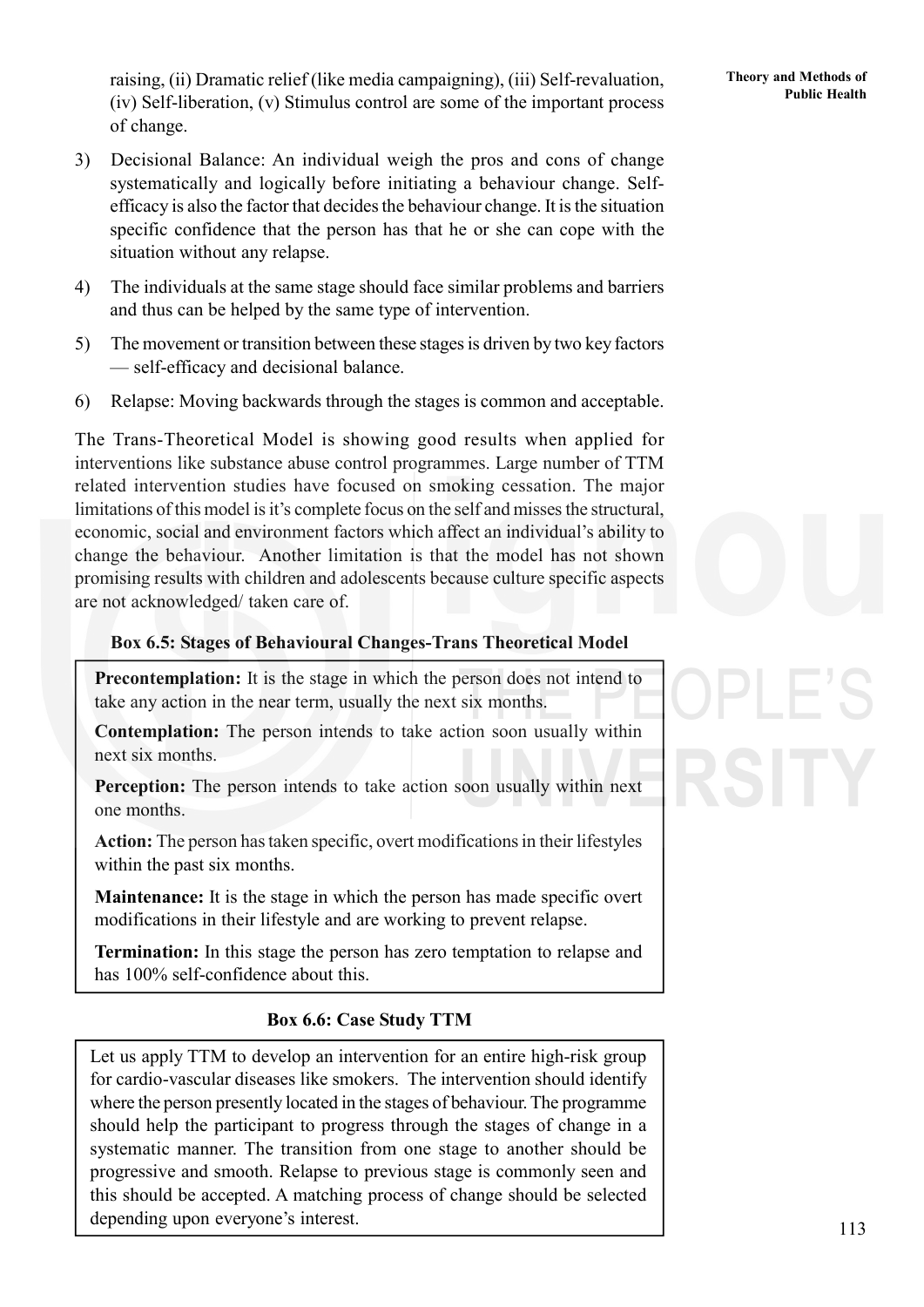# **6.3 THEORIES AND MODELS OF INTERPERSONAL HEALTH BEHAVIOUR**

These models in general emphasize that interpersonal relationships and interactions influence the individual's cognitions, beliefs and in turn decide behaviour. Contrary to the previous theories (discussed in Section 3) the focus shifted from individual to behaviour itself and the influence of interpersonal relations on the behaviour. We will discuss three important theories here:

- 1) Social Cognitive Theory (SCT)
- 2) Social Networks and Social Support Model
- 3) Stress, Coping and Health Behaviour Model

### **6.3.1 Social Cognitive Theory (SCT)**

This theory was proposed by Albert Bandura 1960s and developed as Social Cognitive Theory in 1986 and the key term proposed is *reciprocal determinism.* The theory argues that, both individuals and their environment interact and influence each other which he termed as reciprocal determinism. This results in changes both at individual and social level. SCT was first known as social learning theory (SLT), later it was renamed as SCT when concepts from cognitive psychology were integrated to accommodate the growing understanding about human information processing. With further developments, SCT has embraced concepts from sociology and political science.

This theory used the following five constructs:

- 1) Psychological determinants of behaviour: This includes outcome expectations and self-efficacy. People act (or behave) in a way to maximise benefits and minimise costs. Self-efficacy is the person's belief about his/ her capacity to influence the events that affect his or her life.
- 2) Observational Learning*:* This is the capacity of a person to observe something and learn-repeat that behaviour. For example, access to family peer and media models determines what behaviour a person is able to observe and learn.
- 3) Environmental Determinants of Behaviour*:* No amount of observational learning will lead to behaviour change unless the observers' social and physical environment support the new behaviour.
- 4) Self-Regulation*:* SCT emphasises the human capacity to endure short-term negative outcomes in anticipation of important long-term positive outcomes. Self-regulation does not depend on a person's willpower but instead on his or her acquisition of concrete skills for managing himself/ herself.
- 5) Moral Disengagement*:* When people learn moral standards for selfregulation this will lead them to avoid violence and cruelty to others.

#### **Application**

Social Cognitive Theory provides a comprehensive and well supported conceptual framework to understand many health behaviours and how to alter health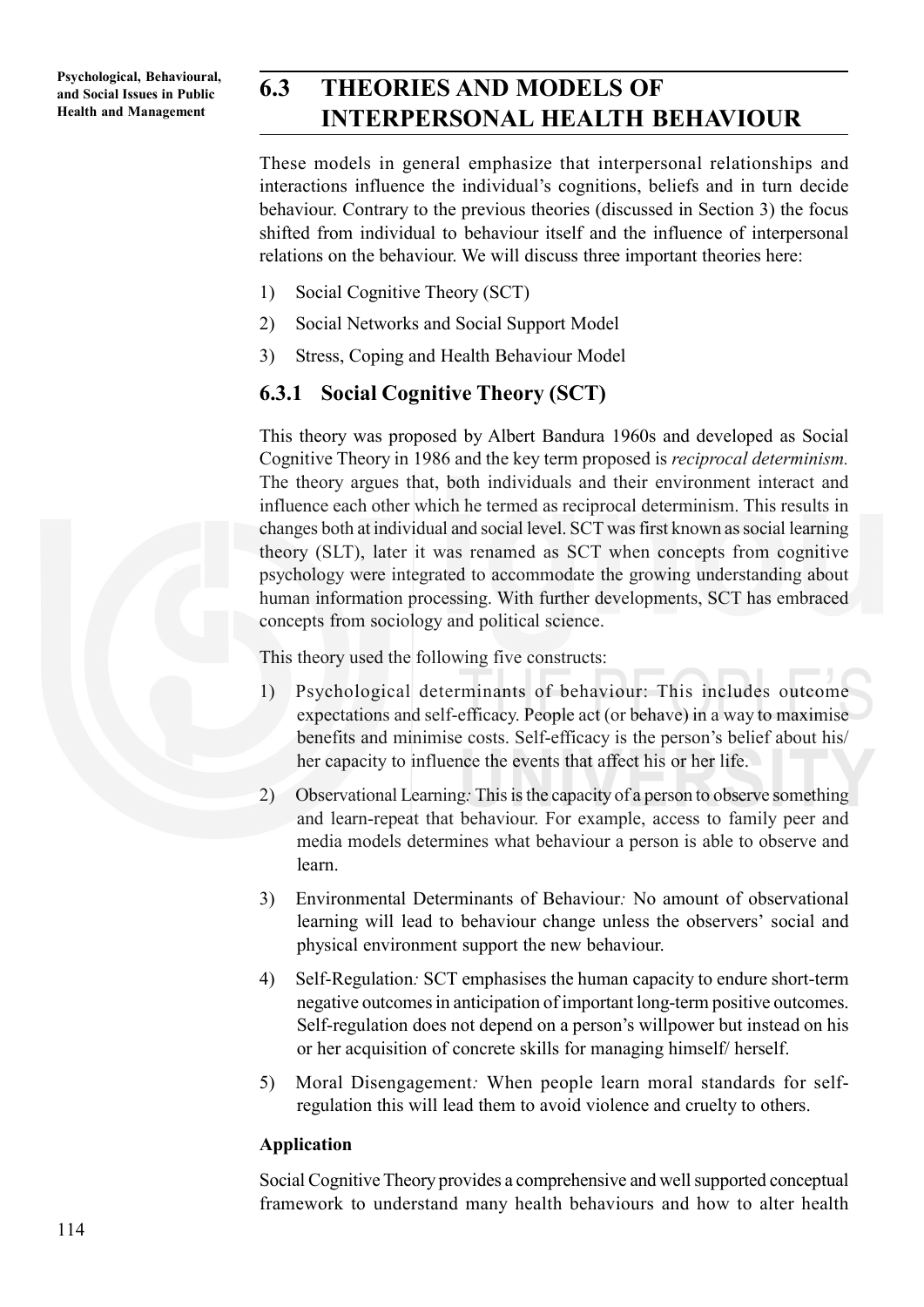**Public Health** behaviours. SCT based intervention focuses on changing behaviour by increasing Theory and Methods of Public Health self-efficacy, social modelling, verbal persuasion etc., are the ways in which self-efficacy can be improved. While designing intervention programmes importance is given to the aspects like self-monitoring, self-reward, goal setting, feedback and social support. The advantage is that SCT is very broad and ambitious in that it seeks to provide explanations for virtually all human phenomena. This, broad nature of theory also brings in the limitation that since it is too broad it has not been tested comprehensively. Another problem with SCT based interventions is the constructs are difficult to measure and manipulate.

### **6.3.2 Social Networks and Social Support Models**

The social network and social support-based models assume that social relationships have powerful influence on health behaviours, health status and health decision-making.

*Social network* refers to the web of social relationships that surround individuals. Social networks give rise to various social functions like social influence, social control, social companionship and most importantly social support. These social networks may or may not provide *social support*. Social networks, through social support provide emotional support, instrumental support, information support and appraisal support.

By 1990s, a new concept, *social capital* has been introduced. Jane Jacobs used this term in her writings to mention about value of networks. In the late 1990s the concept gained popularity, serving as the focus of a World Bank research programme. It refers to certain resources and norms that arise from social networks. Social support is provided consciously. It is always intended to be helpful thus distinguishing it from intentional negative interactions. Enhancing existing social linkages (like training members for skill development), developing new social network linkages (like developing self-help groups, peer groups) and enhancing networks using indigenous natural helpers and community health workers are the health intervention examples based on social network and support model.

Example: There is research evidence that shows, negative interpersonal interactions such as those characterised by mistrust, hassles, criticisms and domination are more strongly related to such factors as negative mood and depression. It also accelerates risky health behaviour like substance abuse.

### **Check Your Progress**

3) Examine the relevance of social network and social support model in altering adolescents' behaviour.

................................................................................................................. ................................................................................................................. ................................................................................................................. ................................................................................................................. .................................................................................................................

**Theory and Methods of**

115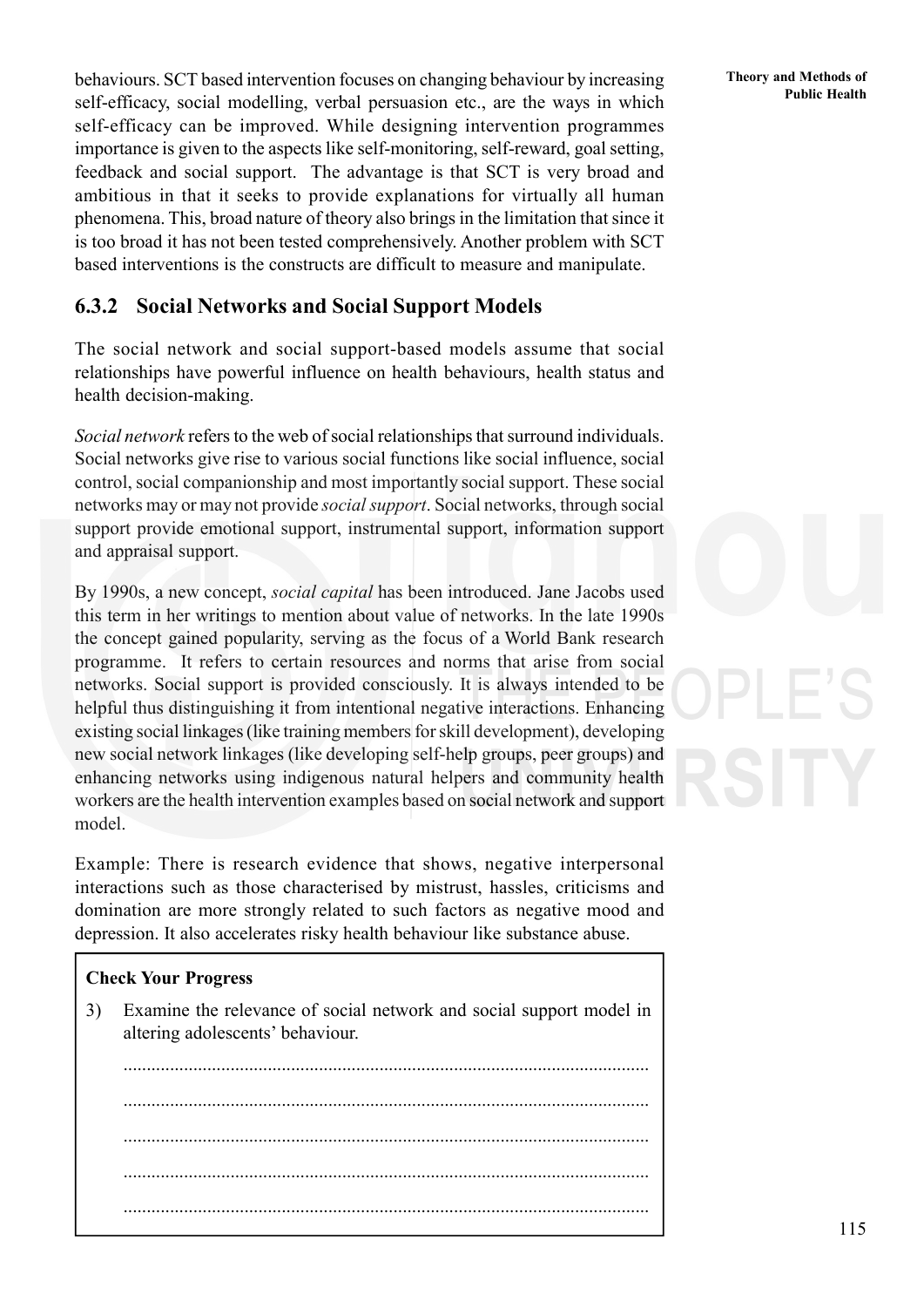### **6.3.3 Stress, Coping and Health Behaviour Model**

This model considers stress and the coping skill as the most important determinants of health behaviour. Stress may have a negative physiological effect on health or contribute indirectly to behaviour that are not conducive to good health. For example, smoking might be a way for a person to cope with stress. Interpersonal interactions and communications play a crucial role in helping people copes with stress by providing social support potentially mitigating the impact of stress or providing ways to cope with it.

Transactional Model of stress and coping is a framework for evaluating process of coping with stressful events. Stressful experiences are constructed as *personenvironment transactions*. When faced with a stressor, a person evaluates potential threats or harms (this is termed as *primary appraisal*) as well as his or her ability to alter the situation and manage negative emotional reactions (*secondary appraisal*). Actual coping efforts aimed at problem management and emotional regulation, give rise to *outcomes* of the coping process. Figure 6.3 represents the transactional model of stress and coping in more detail.



**Fig. 6.3: Represents the Transactional Model of Stress and Coping**

(**Source:** Prochaska, J., Redding, C and Evers, K. The Trans theoretical Model and Stages of Change, in the Book Health Behaviour and Health Education Theory, Research and Practice, Ed Glanz. K, Rimer, B. And Viswanath K, Wiley Imprint, 2008, San Fransisco, pp.112)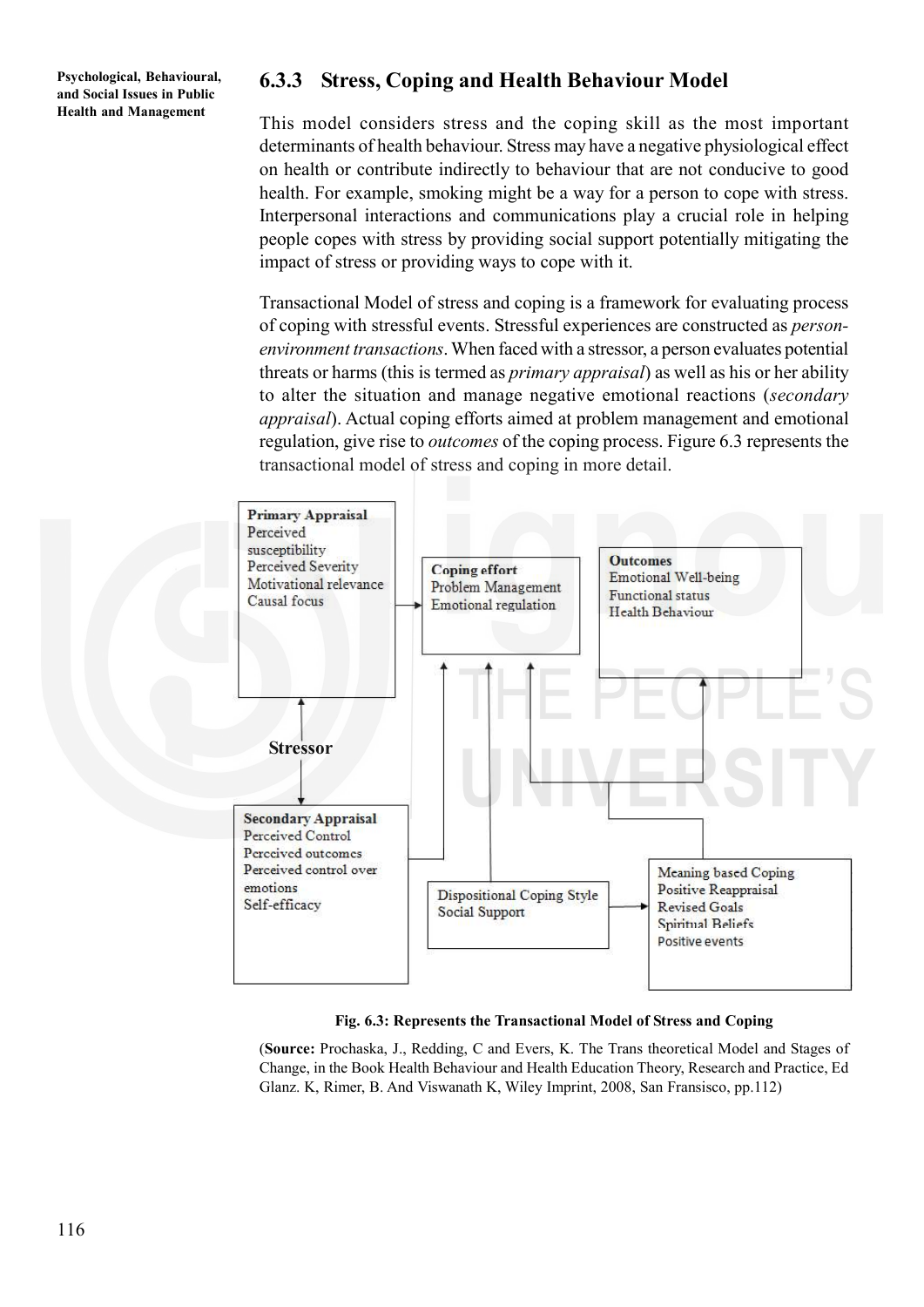**Publicability of transactional model: The transactional model has been applied Theory and Methods of Public Health** to public health issues such as the effect of racism on health disparities. Studies examining relationship between perceived racism and hypertension have found positive associations. A variety of techniques to manage stress, improve coping and reduce deleterious effects of stressors on health have been developed. Relaxation strategies, cognitive behavioural stress management etc., are the approaches that are developed from transactional model.

# **6.4 COMMUNITY AND GROUP MODELS OF HEALTH BEHAVIOUR CHANGE**

Groups, organisations and large-scale organisations and communities play a vital role to health improvement. The collective well-being of the communities can be fostered by creating structures and policies that support healthy lifestyles and by reducing or eliminating health hazards. Health concerns like substance abuse, HIV/AIDS, obesity can't be addressed adequately through individual or small group interventions alone. Rather health professionals need to review and health behaviour in the context of large communities and social institutions.

Improving health through 'Community Organisation and Community Building', and 'Diffusion of Innovations' are the main two models in this category.

### **6.4.1 Diffusion of Innovations**

The development of diffusion studies has emerged from works of Rogers (1995) later developed by Wejnert (2002).

Key concepts of the Diffusion of Innovations are the following:

- 1) Diffusion is defined as the overall spread of an innovation. The process by which an innovation is communicated through certain channels over the time.
- 2) Five stages of Diffusion. Any innovation is diffused into a society through five stages viz. Adoption, Implementation, maintenance, sustainability and institutionalisation.
- 3) The following characteristics of innovations affect diffusion: Relative Advantage, Compatibility, Complexity, Triability, Observability.
- 4) Any community has five type of people viz. Innovators, early adopters, early majority, late majority, and laggards. The adoption of ideas and its diffusion in the person is different in the community depending upon which category he or she falls.

#### **Check Your Progress**

4) What are the different stages that diffusion theory proposes? Discuss.

................................................................................................................. ................................................................................................................. ................................................................................................................. .................................................................................................................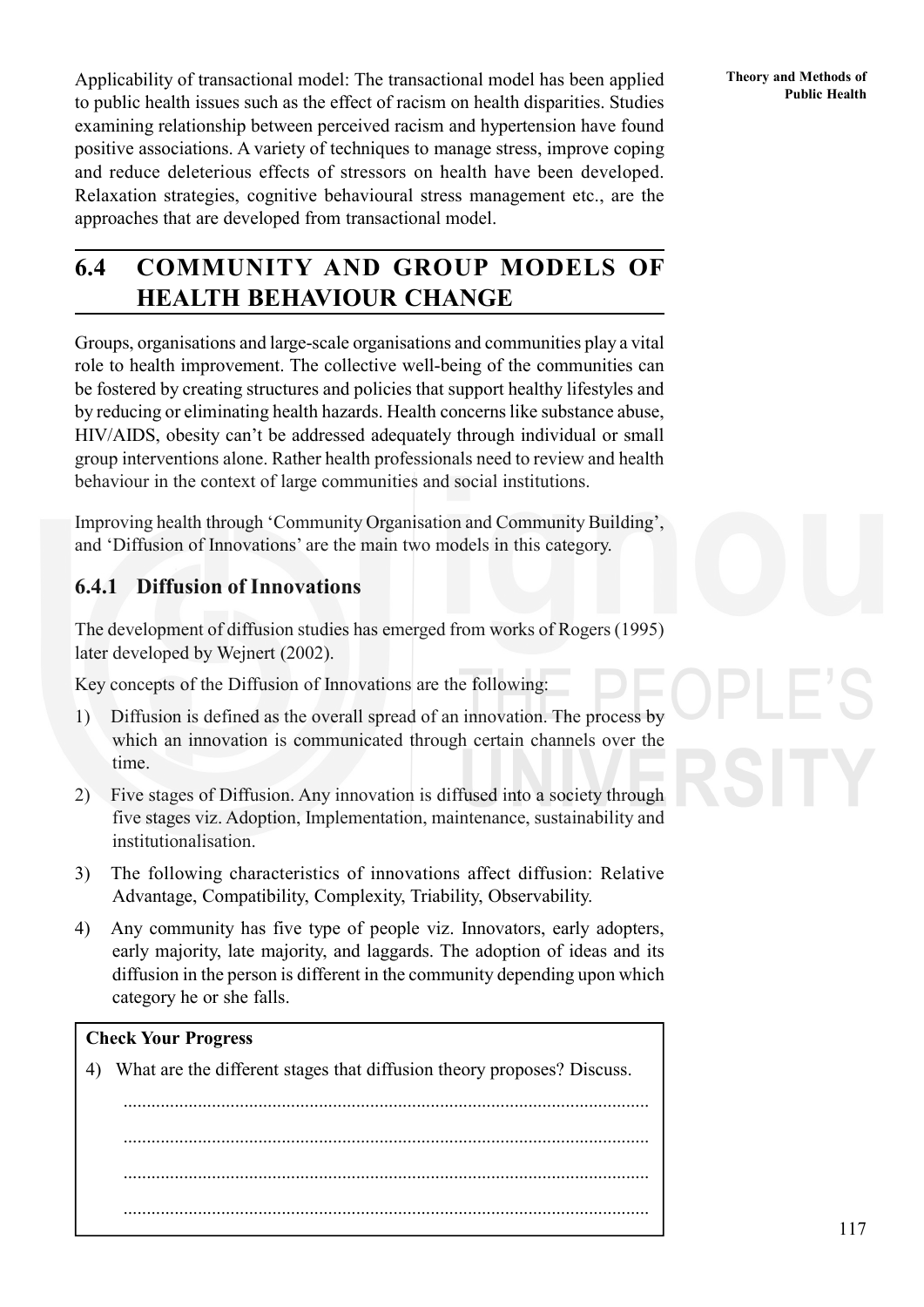Limitation of the diffusion theory is that it has stressed a lot on pro-innovation orientation. Individual blame bias is another problem of this theory where the individual is held responsible for the problem rather than society or community. The application level of the theory is that when public health professionals plan for some interventions, where the person is located in these five stages has to be located. Similarly, for community level health interventions we need to identify the innovators and early adapters and channelize the communication through them.

### **Box 6.7: Five Types of People in a Community**

**Innovators:** Introduction of a new idea is always picked up first by this group. They have features like independent, adventure and risk taking. They will come forward to accept any new health behaviour that public health professional introduces.

**Early Adopters:** They are very interested in the innovation, but they are not the first to sign up. They wait until the innovators are already involved to make sure the innovation is useful. They will be mostly respected people of that community.

**Early Majority:** They are interested in the innovation but will need external motivation to become involved.

**Late Majority:** are next and it will take more time to get them involved for they are skeptical and will not adopt an innovation until most people in the community have done so.

**Laggards:** are not very interested in innovation and would be the last to become involved. They are very traditional and are suspicious of innovations.

Five stages of diffusion of any idea related to health:

**Adoption:** Uptake of the programme or innovation by the target audience.

**Implementation:** The active, planned efforts to implement an innovation within a defined setting.

**Maintenance:** The on-going use of an innovation over time.

**Sustainability:** The degree to which an innovation or programmes of change is continued.

**Institutionalisation:** Incorporation of the programme into the routines of an organisation or broader policy and legislation.

# **6.5 SELECTION OF THEORY TO CHOOSE WHILE PLANNING HEALTH INTERVENTIONS**

After learning about various theories and models of health interventions, you might be having this question in mind "How to pick one theory over another"? The simple answer to this question is that there is no superior or inferior theory. Some theories are intuitively appealing than others, matching people's naïve ideas of the motivators of health behaviour. Other theories are quite complex and are applicable to specifically health domain. In the absence of a good researchbased evidence on which theory is better, researcher and practitioners should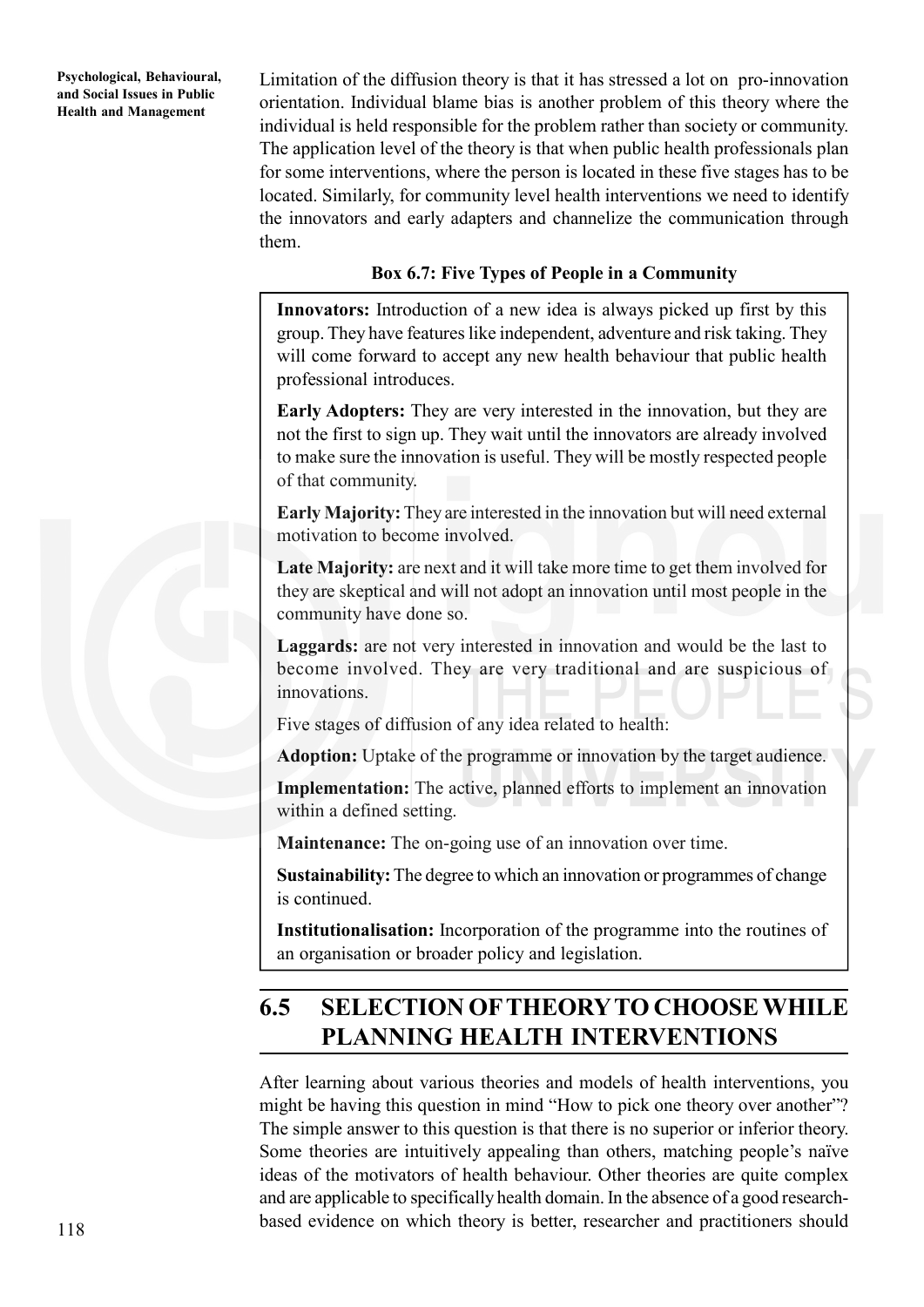**Public Health** select theories based on their assessment, merits and appropriateness of the **Public Health** Public Health theories to the cultural and social context of the targeted group/ community. The readers should consider integrating theories from more than one level and using theories to design and evaluate (and also understand) health behaviour interventions.

# **6.6 SUMMARY**

Theories that emphasize individual health behaviour have an important role to play in our understanding of how to improve human health. One must nearly always consider the social and community context to understand where beliefs come from and to find ways to change both beliefs and external constraints. Health professionals to consider the nature of the health problem or condition on which they wish to intervene and select the appropriate theory, sometimes employing multiple theories to permit intervention at multiple levels.

## **6.7 REFERENCES**

Becker, M. H., & Maiman, L. A. (1975). Socio behavioral Determinants of Compliance with Health and Medical Care Recommendations. *Medical Care*, 10-24.

Gochman, D. S. (1997). "Health Behavior Research: Definitions and Diversity." In D. S. Gochman (ed.), *Handbook of Health Behavior Research, Vol. I. Personal and Social Determinants.* New York: Plenum Press.

Kasl, S. V., & Cobb, S. (1966). Health behavior, illness behavior and sick role behavior: I. Health and illness behavior. *Archives of Environmental Health: An International Journal*, *12*(2), 246-266.

Kerlinger, F. N. (1986). *Foundations of Behavioral Research.* (3rd ed.) New York: Holt, Rinehart & Winston.

Montano, D. E. & Kazprzyk, D. (2008). "TRA, TPB and Integrated Model" In Glanz, K., Rimer, B. K., & Viswanath, K. (Eds.). *Health Behaviour and Health Education Theory, Research and Practice*, (pp. 70). San Francisco: Wiley Imprint.

Parkerson, G. R., Connis, R. T., Broadhead, W. E., Patrick, D. L., Taylor, T. R., & Tse, C. K. J. (1993). Disease-specific versus generic measurement of healthrelated quality of life in insulin-dependent diabetic patients. *Medical care*.

PLoS Medicine Editors. (2007). Thirty Ways to Improve the Health of the World's Poorest People.

Prochaska, J. O., Redding, C. A., & Evers, K. E. (2015). The Transtheoretical Model and Stages of change. In Glanz, K., Rimer, B. K., & Viswanath, K. (Eds.). *Health Behaviour and Health Education Theory, Research and Practice, (pp.* 125-148). San Francisco: Wiley Imprint.

Rogers Everett, M. (1995). Diffusion of innovations (4th ed.). *New York*: Free Press.